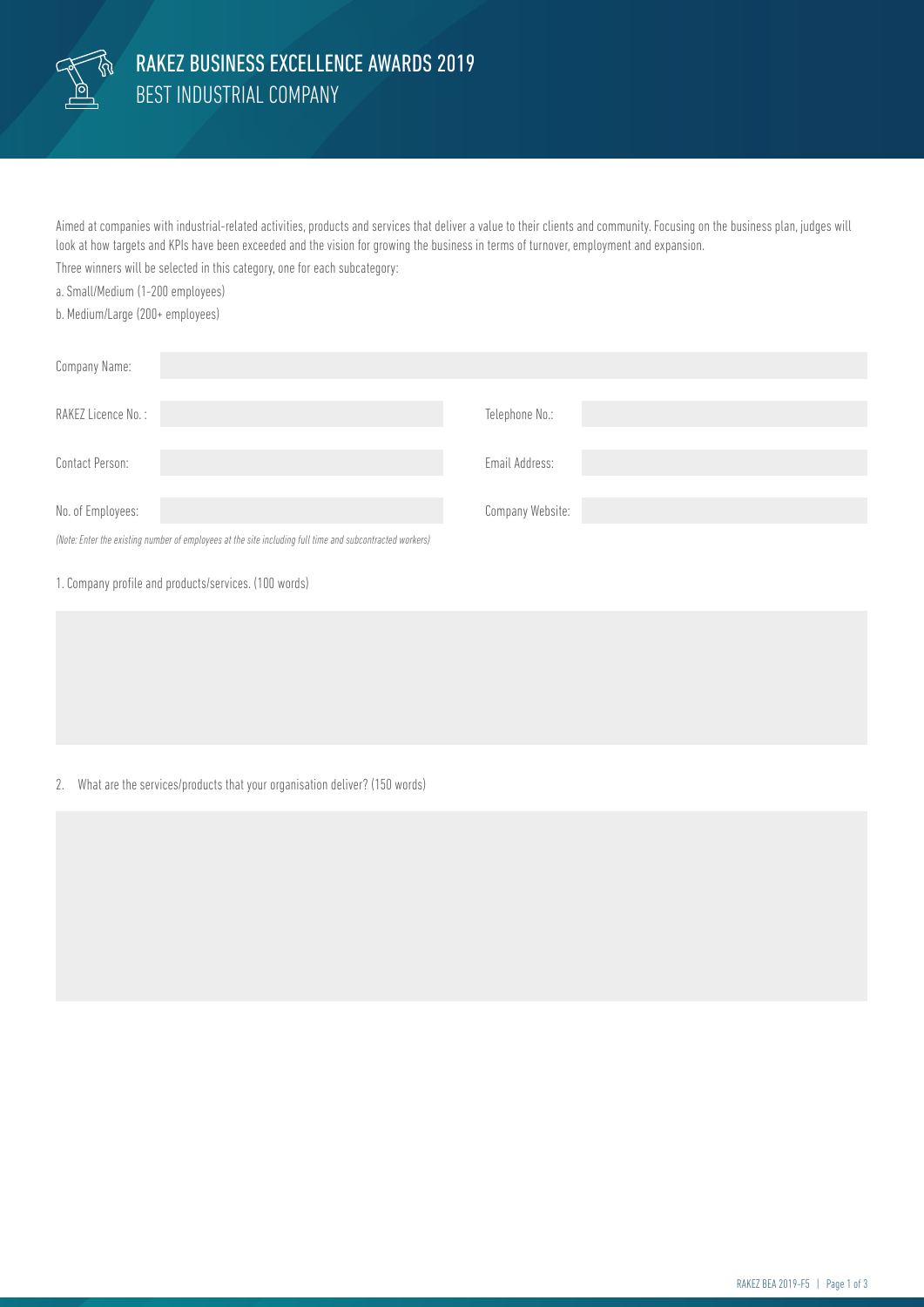

3. What is the impact of your products and services to the community and how do your products and services fulfil your clients' requirements? (150 words)

4. Describe the role of research and development in your organisation. (150 words)

5. What are the different methods that you are using to sell and market your products and services? (150 words)